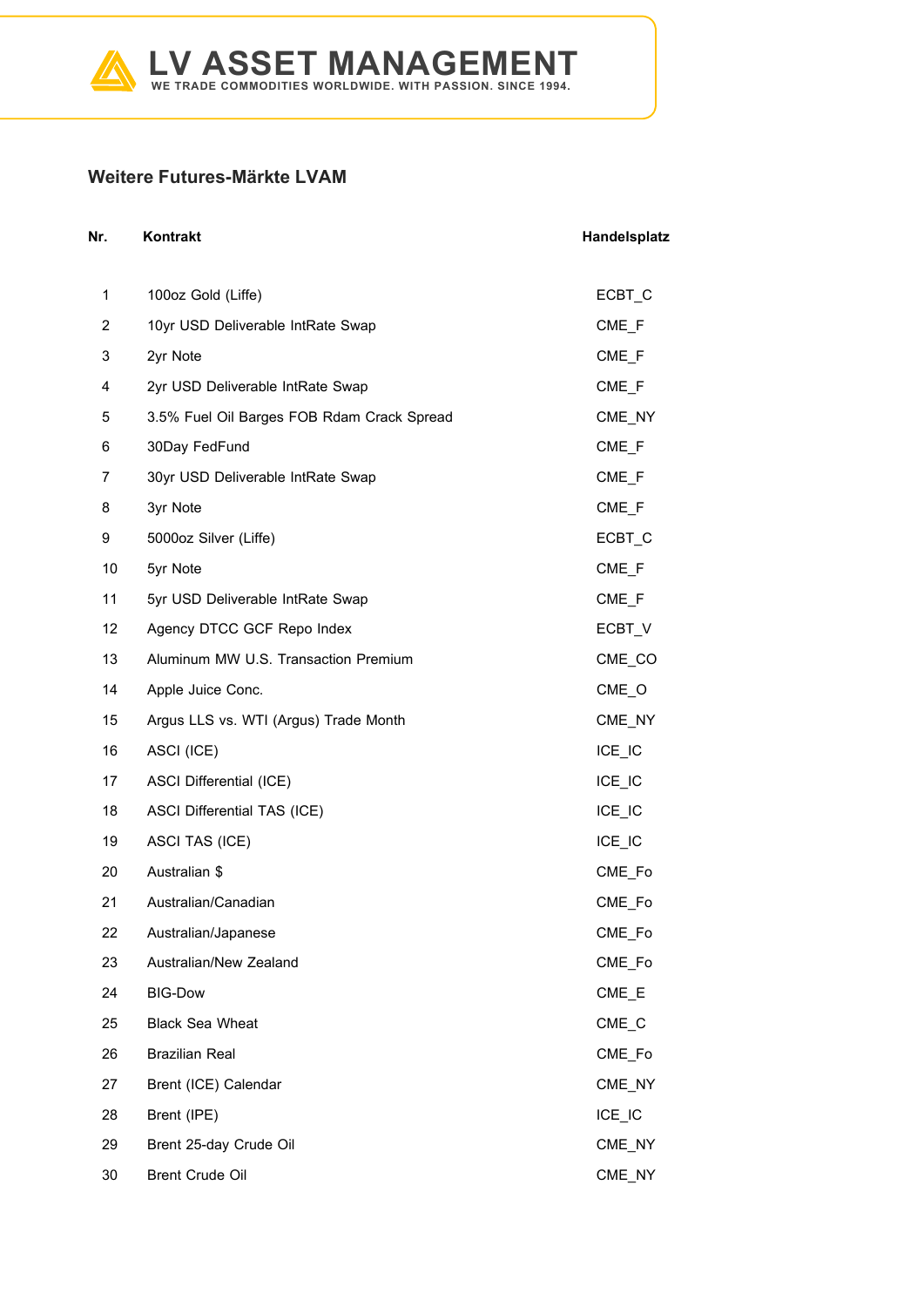

| 31 | Brent Crude Oil Calendar Variance    | CME NY   |
|----|--------------------------------------|----------|
| 32 | Brent Crude Oil LD                   | CME_NY   |
| 33 | Brent Crude Oil LD TAM               | CME_NY   |
| 34 | Brent Crude Oil LD TAS               | CME NY   |
| 35 | Brent Crude Oil Quarterly Variance   | CME_NY   |
| 36 | Brent Crude Oil Semi-Annual Variance | CME NY   |
| 37 | Brent Crude Oil TAM Singapore        | CME_NY   |
| 38 | <b>Brent Crude Oil TAS</b>           | CME NY   |
| 39 | Brent MM (IPE)                       | $ICE_l$  |
| 40 | Brent NX (IPE)                       | $ICE_l$  |
| 41 | Brent TAS (IPE)                      | $ICE_lC$ |
| 42 | <b>British Pound</b>                 | CME_Fo   |
| 43 | British/Japanese                     | CME_Fo   |
| 44 | <b>British/Swiss</b>                 | CME_Fo   |
| 45 | Butter (cash)                        | CME Ag   |
| 46 | Canadian \$                          | CME_Fo   |
| 47 | Canadian Light Sweet Oil (NE)        | CME_NY   |
| 48 | Canadian/Japanese                    | CME_Fo   |
| 49 | Cheese (cash)                        | CME_Ag   |
| 50 | Chinese Renminbi                     | CME_Fo   |
| 51 | Chinese/Euro                         | CME Fo   |
| 52 | Cocoa TAS                            | CME NY   |
| 53 | Cocoa TAS (NYBOT)                    | ICE_CO   |
| 54 | Coffee C TAS (NYBOT)                 | ICE_CO   |
| 55 | Coffee TAS                           | CME_NY   |
| 56 | Copper                               | CME_CO   |
| 57 | Copper TAS                           | CME_CO   |
| 58 | Corn TAS (NYBOT)                     | ICE CO   |
| 59 | Cotton No 2 (NYBOT)                  | ICE_CO   |
| 60 | Cotton No 2 TAS (NYBOT)              | ICE_CO   |
| 61 | Cotton TAS                           | CME_NY   |
| 62 | Crude Oil (fin)                      | CME_NY   |
| 63 | Crude Oil 1M Synth.                  | CME_NY   |
| 64 | Crude Oil Calendar Variance          | CME_NY   |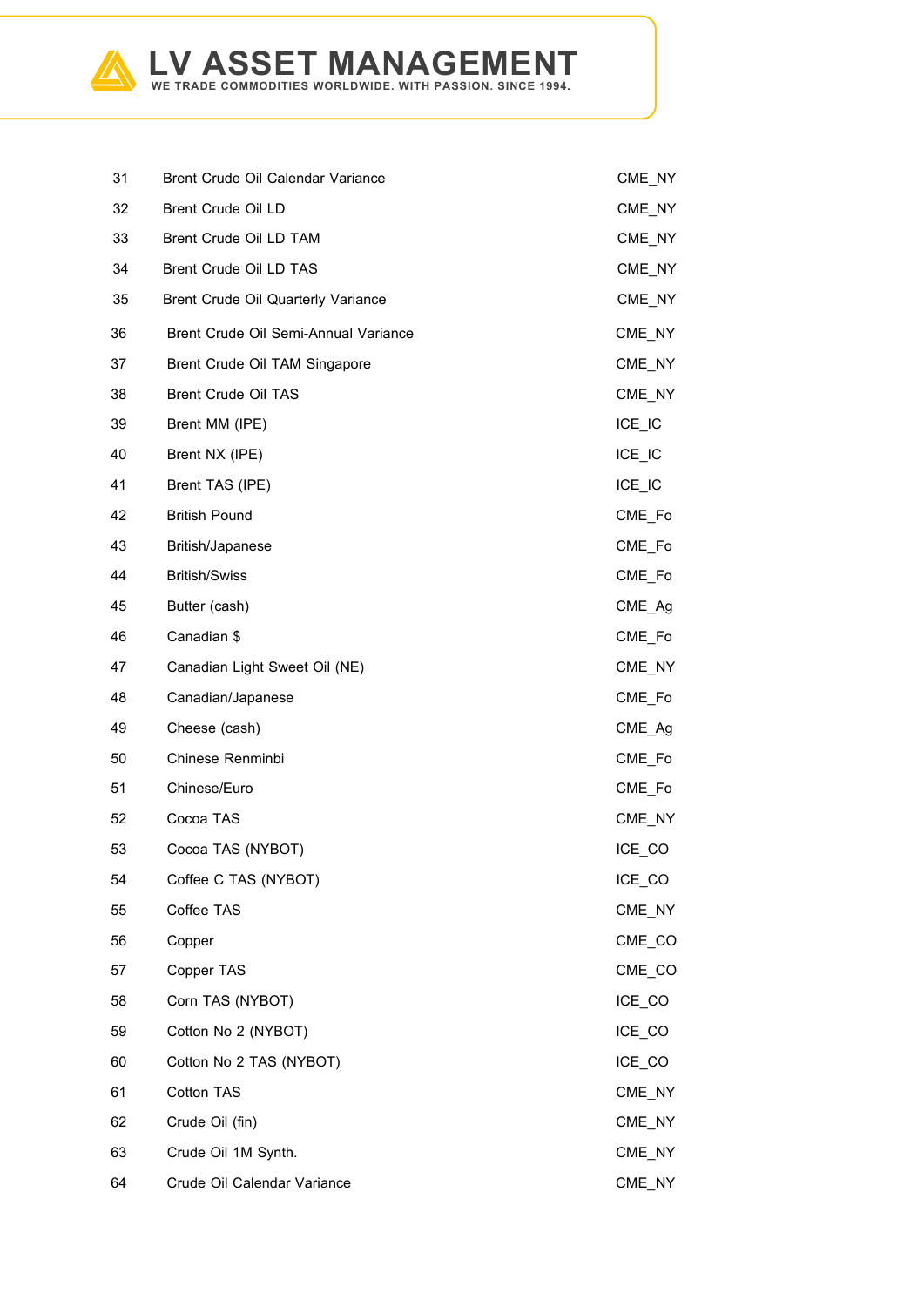

| 65 | Crude Oil Quarterly Variance       | CME_NY     |
|----|------------------------------------|------------|
| 66 | Crude Oil Semi-Annual Variance     | CME_NY     |
| 67 | Crude Oil TAM                      | CME_NY     |
| 68 | Crude Oil TAM Singapore            | CME_NY     |
| 69 | Crude Oil TAS                      | CME_NY     |
| 70 | Crude Oil VIX                      | CME_NY     |
| 71 | Crude Palm Oil                     | CME Ag     |
| 72 | <b>Distillers Dried Grain</b>      | $CME_C$    |
| 73 | <b>DJ US Real Estate</b>           | $CME$ $E$  |
| 74 | DJ-UBS Roll Select Commodity Index | $CME_C$    |
| 75 | Dow Jones AIG ER                   | $CME_C$    |
| 76 | Dry Whey                           | CME_Ag     |
| 77 | Dubai Crude Oil Calendar           | CME_NY     |
| 78 | East-West Fuel Oil Spread          | CME_NY     |
| 79 | <b>ECX CER</b>                     | $ICE$ $IC$ |
| 80 | <b>ECX CER TAS</b>                 | $ICE_l$    |
| 81 | <b>ECX CFI</b>                     | $ICE$ $IC$ |
| 82 | <b>ECX CFI TAS</b>                 | $ICE_l$    |
| 83 | <b>ECX EUAA</b>                    | $ICE$ $IC$ |
| 84 | E-micro Gold                       | CME_CO     |
| 85 | E-micro Nifty 50                   | CME_Eq     |
| 86 | E-mini Consumer Discretionary SS   | CME_Eq     |
| 87 | E-mini Consumer Staples SS         | $CME_Eq$   |
| 88 | E-mini Copper                      | CME_CO     |
| 89 | E-mini Crude Oil                   | CME_NY     |
| 90 | E-mini Energy SS                   | CME_Eq     |
| 91 | E-mini Financial SS                | $CME_Eq$   |
| 92 | E-mini Healthcare SS               | CME Eq     |
| 93 | E-mini Heating Oil                 | CME_NY     |
| 94 | E-mini Industrial SS               | $CME_Eq$   |
| 95 | E-mini Materials SS                | CME_Eq     |
| 96 | E-mini NASDAQ Bio                  | CME_Eq     |
| 97 | E-mini NASDAQ Comp                 | $CME_Eq$   |
| 98 | E-mini NASDAQ-100                  | CME_Eq     |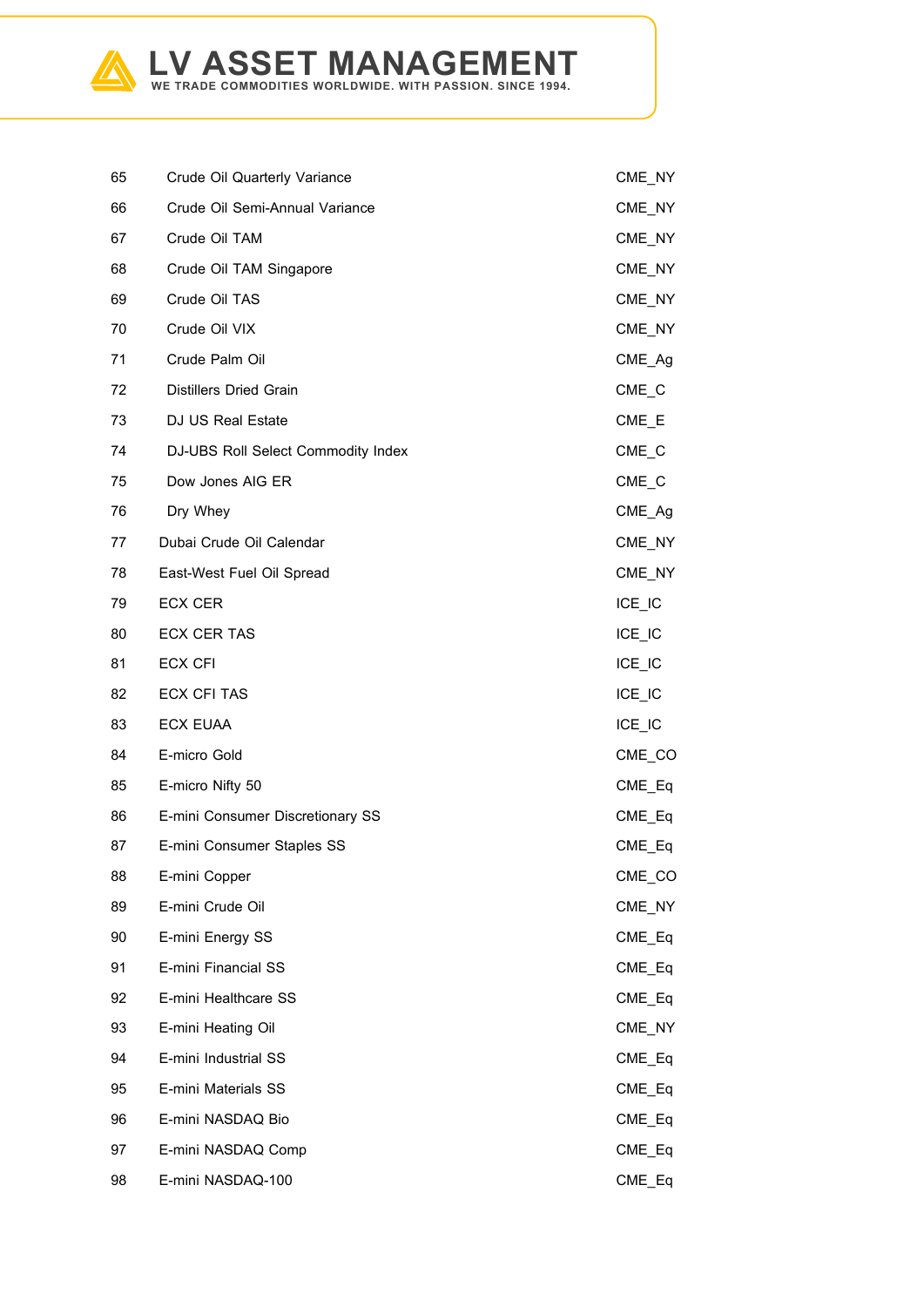

| 99  | E-mini Natural Gas                                 | CME_NY              |
|-----|----------------------------------------------------|---------------------|
| 100 | E-mini Nikkei 225 Yen                              | $CME_Eq$            |
| 101 | E-mini RBOB Gasoline                               | CME_NY              |
| 102 | E-mini S&P 500 Euro                                | $CME_Eq$            |
| 103 | E-mini S&P MidCap 400                              | $CME_Eq$            |
| 104 | E-mini S&P Nifty 50                                | CME_Eq              |
| 105 | E-mini S&P SmallCap 600                            | $CME_Eq$            |
| 106 | E-mini Silver 1000oz                               | CME_CO              |
| 107 | E-mini Technology SS                               | CME_Eq              |
| 108 | <b>E-mini Utilities SS</b>                         | CME_Eq              |
| 109 | Ethanol                                            | CME C               |
| 110 | <b>Ethanol Forward Month</b>                       | $CME_C$             |
| 111 | Euro Gasoil                                        | CME_NY              |
| 112 | Euro Gasoil TAS                                    | CME NY              |
| 113 | Eurodollar (NYSE)                                  | ECBT_V              |
| 114 | European 3.5% Fuel Oil Barges FOB Rdam Calendar    | CME_NY              |
| 115 | European Gasoil Crack Spread                       | CME_NY              |
| 116 | European Naphtha Calendar                          | CME_NY              |
| 117 | European Naphtha Crack Spread                      | CME_NY              |
| 118 | FAME 0 Biodiesel (Argus) FOB Rdam vs. ICE Gasoil S | CME NY              |
| 119 | FCOJ A TAS (NYBOT)                                 | ICE CO              |
| 120 | <b>Feeder Cattle</b>                               | CME Ag              |
| 121 | <b>FOB 5v30</b>                                    | $CME$ <sub>F</sub>  |
| 122 | FOL 5vUltra                                        | CME_F               |
| 123 | Fuel Diff: 1% NWE FOB Cargoes vs. 3.5% Barges(Plat | CME_NY              |
| 124 | FYT 5v10                                           | CME F               |
| 125 | Gasoil (IPE)                                       | $ICE_l$             |
| 126 | Gasoil MM (IPE)                                    | $ICE_l$             |
| 127 | Gasoil TAS (IPE)                                   | ICE IC              |
| 128 | Gasoline Euro-bob Oxy (Argus) NWE Barges           | CME_NY              |
| 129 | Gasoline Euro-bob Oxy (Argus) NWE Barges BALMO     | CME_NY              |
| 130 | Gasoline Euro-bob Oxy (Argus) NWE Barges Crack Spr | CME_NY              |
| 131 | GC Sour Crude Oil                                  | CME_NY              |
| 132 | Gold Calendar Variance                             | $CME$ <sub>CO</sub> |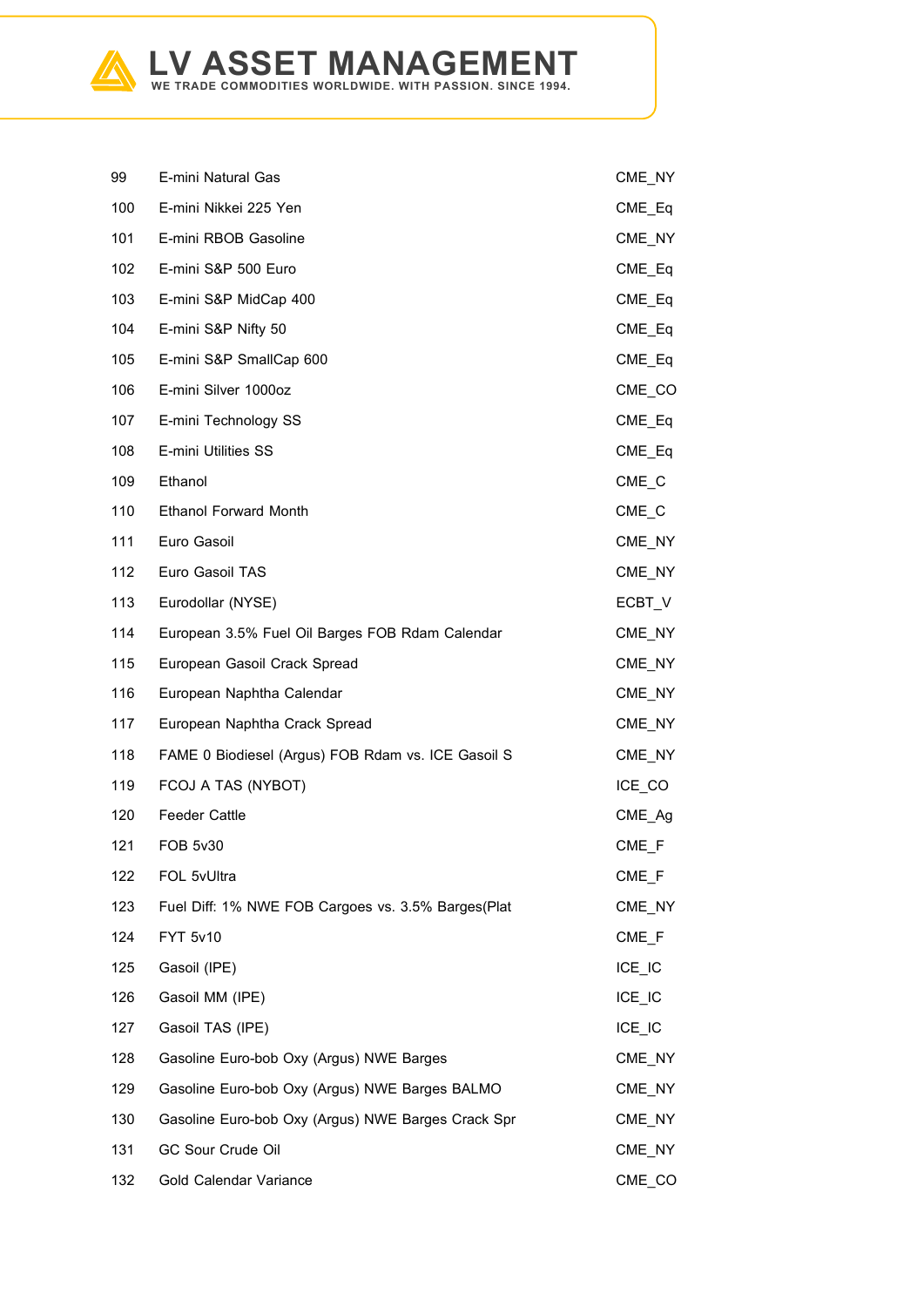

| 133 | <b>Gold Quarterly Variance</b>                     | CME_CO               |
|-----|----------------------------------------------------|----------------------|
| 134 | Gold Semi-Annual Variance                          | CME_CO               |
| 135 | Gold TAS                                           | CME_CO               |
| 136 | Gold VIX                                           | $CME$ <sub>_CO</sub> |
| 137 | <b>GSCI</b>                                        | CME Eq               |
| 138 | <b>GSCI Excess Return</b>                          | $CME_Eq$             |
| 139 | Gulf Coast Jet vs. Heating Oil Spread              | CME_NY               |
| 140 | Gulf Coast No. 6 Fuel Oil 3.0%                     | CME NY               |
| 141 | Gulf Coast No. 6 Fuel Oil 3.0% vs. European 3.5% F | CME_NY               |
| 142 | Gulf Coast ULSD Crack Spread                       | CME_NY               |
| 143 | Gulf Coast ULSD Up-Down Spread                     | CME NY               |
| 144 | Gulf Coast Unl 87 Gasoline M1 vs. RBOB Gasoline    | CME NY               |
| 145 | Heating Oil (ICE)                                  | ICE IC               |
| 146 | Heating Oil 1M Synth.                              | CME NY               |
| 147 | Heating Oil Arb: NYMEX Heating Oil vs. ICE Gasoil  | CME_NY               |
| 148 | Heating Oil Calendar                               | CME NY               |
| 149 | Heating Oil Crack Synth.                           | CME_NY               |
| 150 | Heating Oil TAM                                    | CME_NY               |
| 151 | Heating Oil TAS                                    | CME_NY               |
| 152 | Heating Oil TAS (ICE)                              | $ICE_I$              |
| 153 | Henry Hub Nat. Gas LD (phys)                       | CME_NY               |
| 154 | Henry Hub Nat. Gas Swap                            | CME NY               |
| 155 | Henry Hub Nat. Gas Swap TAS                        | CME_NY               |
| 156 | Henry Hub NG Look-Alike Penul.                     | CME_NY               |
| 157 | <b>Hot Rolled Steel</b>                            | CME_CO               |
| 158 | HRSI Hard Red Spring Wheat Index                   | $CME_O$              |
| 159 | <b>HRWI Hard Red Winter Wheat Index</b>            | $CME_$               |
| 160 | Ibovespa (USD)                                     | CME_Eq               |
| 161 | Iron Ore 62Fe CFR China (TSI)                      | CME_CO               |
| 162 | Israeli Shekel                                     | CME_Fo               |
| 163 | Japan C&F Naphtha                                  | CME NY               |
| 164 | Japanese Yen                                       | CME_Fo               |
| 165 | <b>KCBT Hard Red Winter Wheat</b>                  | $CME$ <sub>K</sub>   |
| 166 | Korean Won                                         | CME Fo               |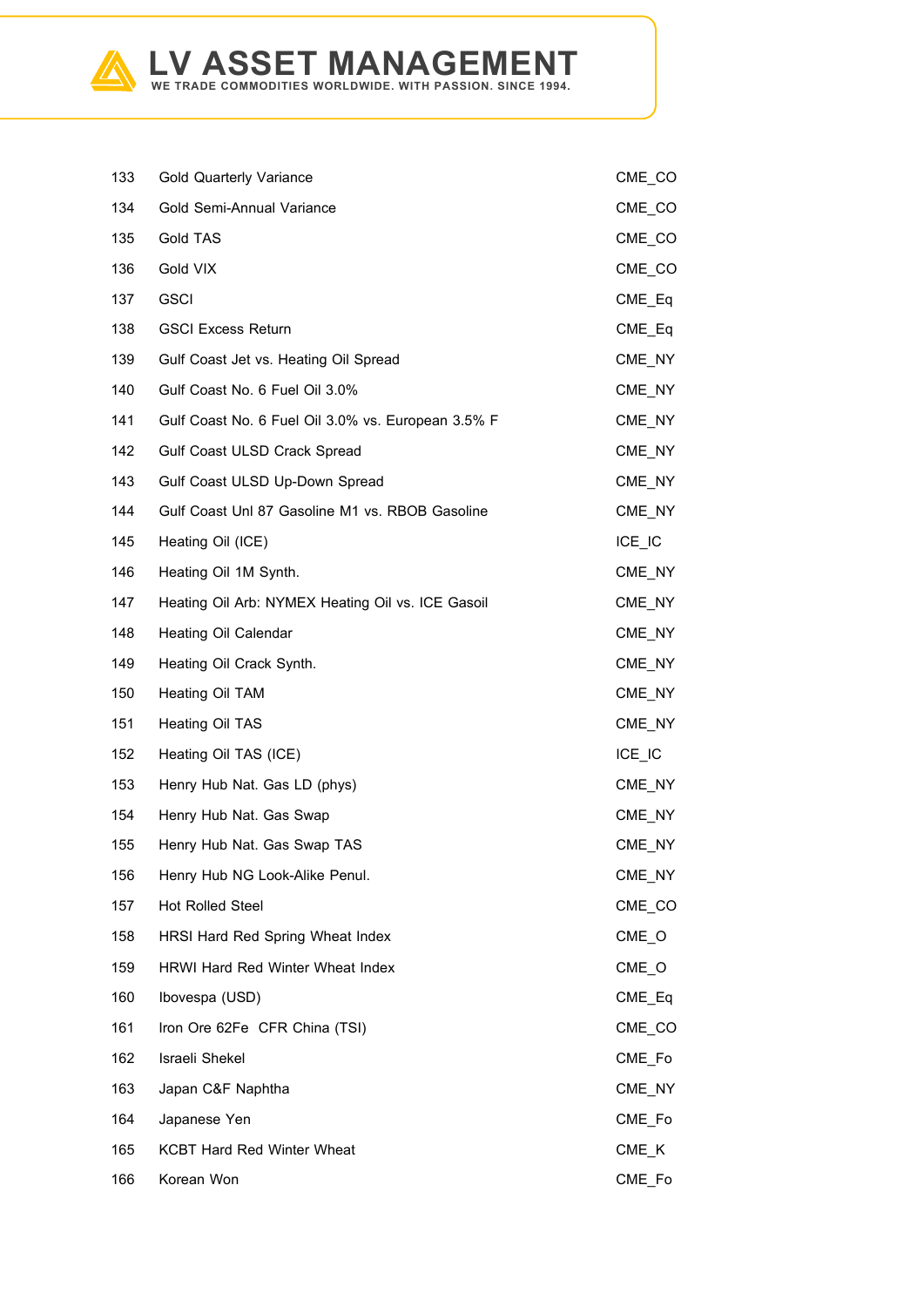

| 167 | Lean Hogs                                      | CME_Ag            |
|-----|------------------------------------------------|-------------------|
| 168 | Live Cattle                                    | CME_Ag            |
| 169 | LS Gasoil (IPE)                                | $ICE$ $IC$        |
| 170 | LS Gasoil MM (IPE)                             | $ICE$ $IC$        |
| 171 | LS Gasoil TAS (IPE)                            | $ICE$ $IC$        |
| 172 | Mexican Peso                                   | CME Fo            |
| 173 | Middle East Sour Crude (ICE)                   | $ICE_l$           |
| 174 | Middle East Sour Crude TAS (ICE)               | $ICE$ $IC$        |
| 175 | Milk Class III                                 | CME_Ag            |
| 176 | Milk Class IV                                  | CME_Ag            |
| 177 | Mini-Corn                                      | $CME_C$           |
| 178 | Mini-Dow                                       | $CME$ $E$         |
| 179 | Mini-Gold (Liffe)                              | ECBT_C            |
| 180 | Mini-Silver (Liffe)                            | ECBT_C            |
| 181 | Mini-Soybean                                   | $CME_C$           |
| 182 | Mini-Wheat                                     | $CME_C$           |
| 183 | miNY Gold                                      | CME_CO            |
| 184 | miNY Silver                                    | CME_CO            |
| 185 | Mortgage-Backed Securities DTCC GCF Repo Index | ECBT_V            |
| 186 | MSCI All Country World Index                   | ECBT_C            |
| 187 | <b>MSCI Canada Index</b>                       | ECBT_C            |
| 188 | <b>MSCI EAFE Index</b>                         | ECBT_C            |
| 189 | <b>MSCI EAFE NTR Index</b>                     | ECBT_C            |
| 190 | <b>MSCI Emerging Markets Index</b>             | ECBT_C            |
| 191 | MSCI Emerging Markets Latin America Index      | ECBT_C            |
| 192 | <b>MSCI Emerging Markets NTR Index</b>         | ECBT C            |
| 193 | <b>MSCI Euro Index</b>                         | ECBT_C            |
| 194 | <b>MSCI Europe Growth Index</b>                | ECBT <sub>C</sub> |
| 195 | <b>MSCI Europe Index</b>                       | ECBT_C            |
| 196 | <b>MSCI Europe Value Index</b>                 | ECBT_C            |
| 197 | <b>MSCI Pan-Euro Index</b>                     | ECBT <sub>C</sub> |
| 198 | <b>MSCI USA Growth Index</b>                   | ECBT_C            |
| 199 | <b>MSCI World Index</b>                        | ECBT_C            |
| 200 | NASDAQ-100                                     | CME_Eq            |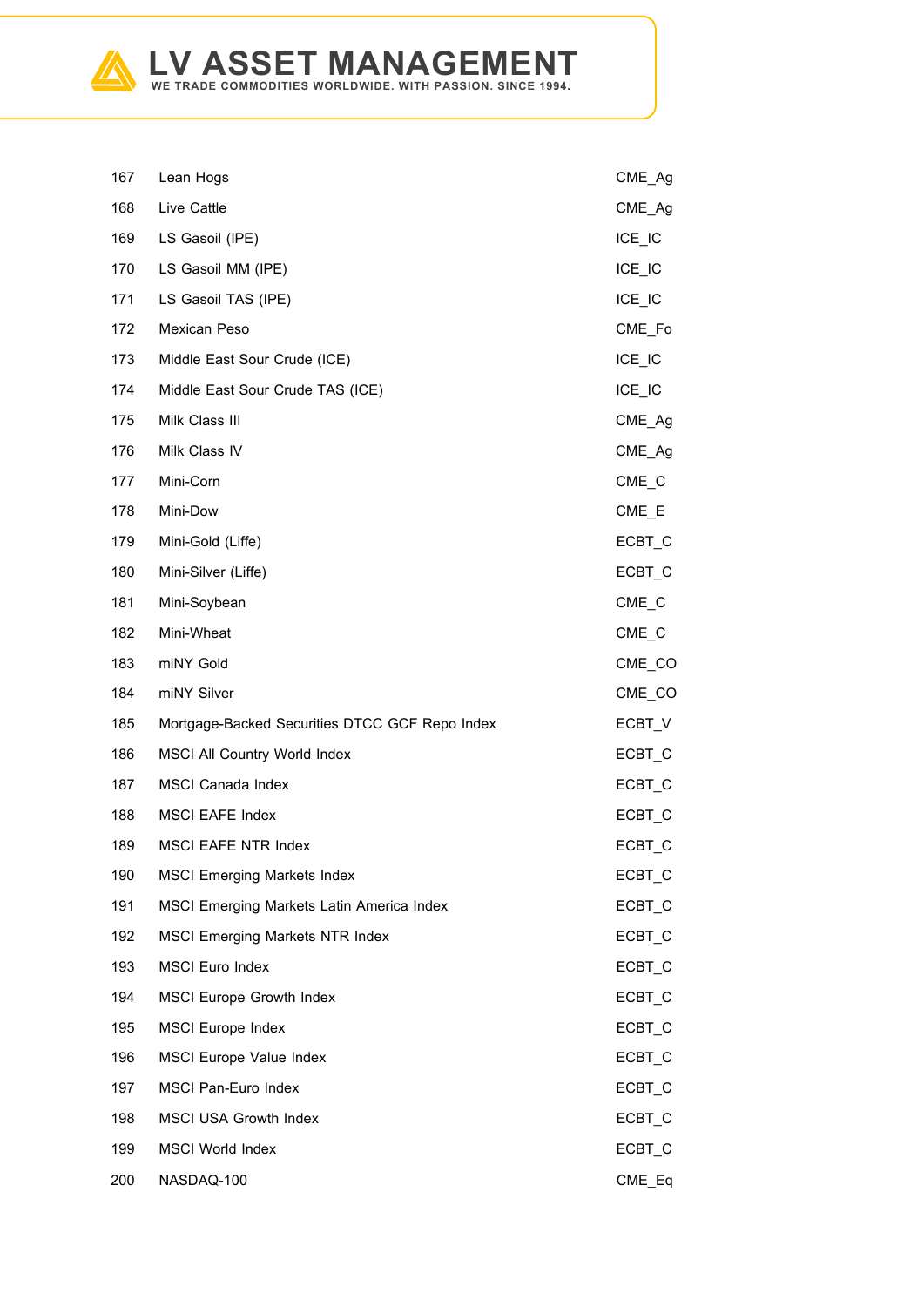

| 201 | Natural Gas 1M Synth.                            | CME_NY             |
|-----|--------------------------------------------------|--------------------|
| 202 | Natural Gas Calendar Variance                    | CME_NY             |
| 203 | Natural Gas Penultimate Swap                     | CME_NY             |
| 204 | Natural Gas Quarterly Variance                   | CME_NY             |
| 205 | Natural Gas TAS                                  | CME_NY             |
| 206 | <b>NBY 10v30</b>                                 | CME F              |
| 207 | <b>NCI National Corn Index</b>                   | $CME_O$            |
| 208 | New York Harbor Residual Fuel 1.0%               | CME NY             |
| 209 | New Zealand \$                                   | CME_Fo             |
| 210 | Nikkei 225                                       | $CME_Eq$           |
| 211 | Nikkei 225 Yen                                   | CME Eq             |
| 212 | <b>NOB 10v30</b>                                 | $CME$ <sub>F</sub> |
| 213 | NOL 10vUltra                                     | $CME$ <sub>F</sub> |
| 214 | Nonfat Dry Milk (cash)                           | CME_Ag             |
| 215 | Norwegian Krone                                  | CME_Fo             |
| 216 | NSI National Soybean Index                       | $CME_$             |
| 217 | NY 1% Fuel Oil vs. Gulf Coast 3% Fuel Oil Spread | CME_NY             |
| 218 | NY Ethanol (Platts)                              | CME_NY             |
| 219 | NYH RBOB Gasoline (ICE)                          | $ICE$ $IC$         |
| 220 | NYH RBOB Gasoline TAS (ICE)                      | $ICE$ $IC$         |
| 221 | Oat                                              | $CME_C$            |
| 222 | Random Length Lumber                             | CME Ag             |
| 223 | RBOB 1M Synth.                                   | CME_NY             |
| 224 | RBOB Crack Synth.                                | CME_NY             |
| 225 | <b>RBOB Gasoline</b>                             | CME_NY             |
| 226 | RBOB Gasoline (fin)                              | CME_NY             |
| 227 | <b>RBOB Gasoline Calendar</b>                    | CME NY             |
| 228 | <b>RBOB Gasoline TAM</b>                         | CME NY             |
| 229 | RBOB Gasoline vs. Brent Crack Spread             | CME_NY             |
| 230 | REBCO (cash)                                     | CME_NY             |
| 231 | REBCO (phys)                                     | CME_NY             |
| 232 | REBCO (phys) TAS                                 | CME_NY             |
| 233 | Rough Rice                                       | $CME_C$            |
| 234 | Russian Ruble                                    | CME Fo             |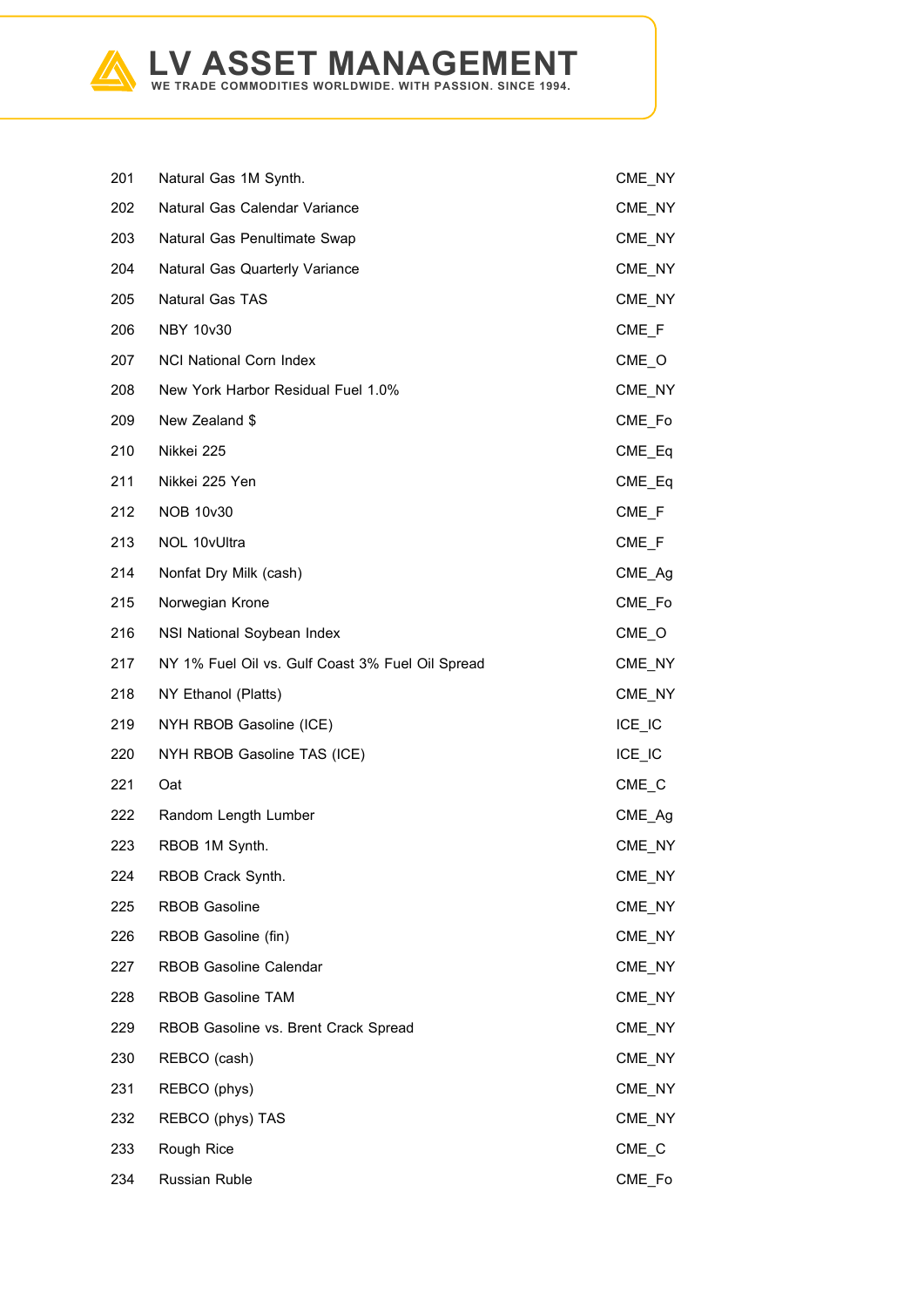

| 235 | S&P 500                                           | CME Eq              |
|-----|---------------------------------------------------|---------------------|
| 236 | S&P 500/Citigroup Growth                          | $CME_Eq$            |
| 237 | S&P 500/Citigroup Value                           | CME_Eq              |
| 238 | S&P MidCap 400                                    | $CME_Eq$            |
| 239 | S&P MLP Index                                     | CME_Eq              |
| 240 | S&P SmallCap 600                                  | CME_Eq              |
| 241 | SGI WISE US Bottom Index                          | CME_Eq              |
| 242 | SGI WISE US Long/Short Index                      | CME Eq              |
| 243 | SGI WISE US Top Index                             | CME_Eq              |
| 244 | Silver 1000oz                                     | $CME$ <sub>CO</sub> |
| 245 | <b>Silver TAS</b>                                 | CME CO              |
| 246 | Singapore Fuel Oil 180 cst Calendar               | CME_NY              |
| 247 | Singapore Fuel Oil 180 cst vs. 380 cst Spread     | CME_NY              |
| 248 | Singapore Fuel Oil 380 cst                        | CME NY              |
| 249 | Singapore Fuel Oil 380 cst vs. European 3.5% Fuel | CME_NY              |
| 250 | Singapore Fuel Oil 380 cst vs. European 3.5% Fuel | CME NY              |
| 251 | Singapore Gasoil                                  | CME NY              |
| 252 | Singapore Mogas 92 Unleaded                       | CME NY              |
| 253 | South African Rand                                | CME_Fo              |
|     |                                                   |                     |
| 254 | Soybean (NYBOT)                                   | ICE CO              |
| 255 | Soybean Crush                                     | $CME_C$             |
| 256 | Soybean Meal                                      | CME C               |
| 257 | Soybean Meal (NYBOT)                              | ICE CO              |
| 258 | Soybean Meal TAS (NYBOT)                          | ICE_CO              |
| 259 | Soybean Oil                                       | $CME_C$             |
| 260 | Soybean Oil (NYBOT)                               | ICE_CO              |
| 261 | Soybean Oil TAS (NYBOT)                           | ICE_CO              |
| 262 | Soybean TAS (NYBOT)                               | ICE_CO              |
| 263 | <b>SRWI Soft Red Winter Wheat Index</b>           | $CME_$              |
| 264 | Sugar 11 TAS                                      | CME_NY              |
| 265 | Sugar No 11 TAS (NYBOT)                           | ICE_CO              |
| 266 | Sugar No 16 (NYBOT)                               | ICE_CO              |
| 267 | SW Hard Red Spring Wheat                          | $CME_$              |